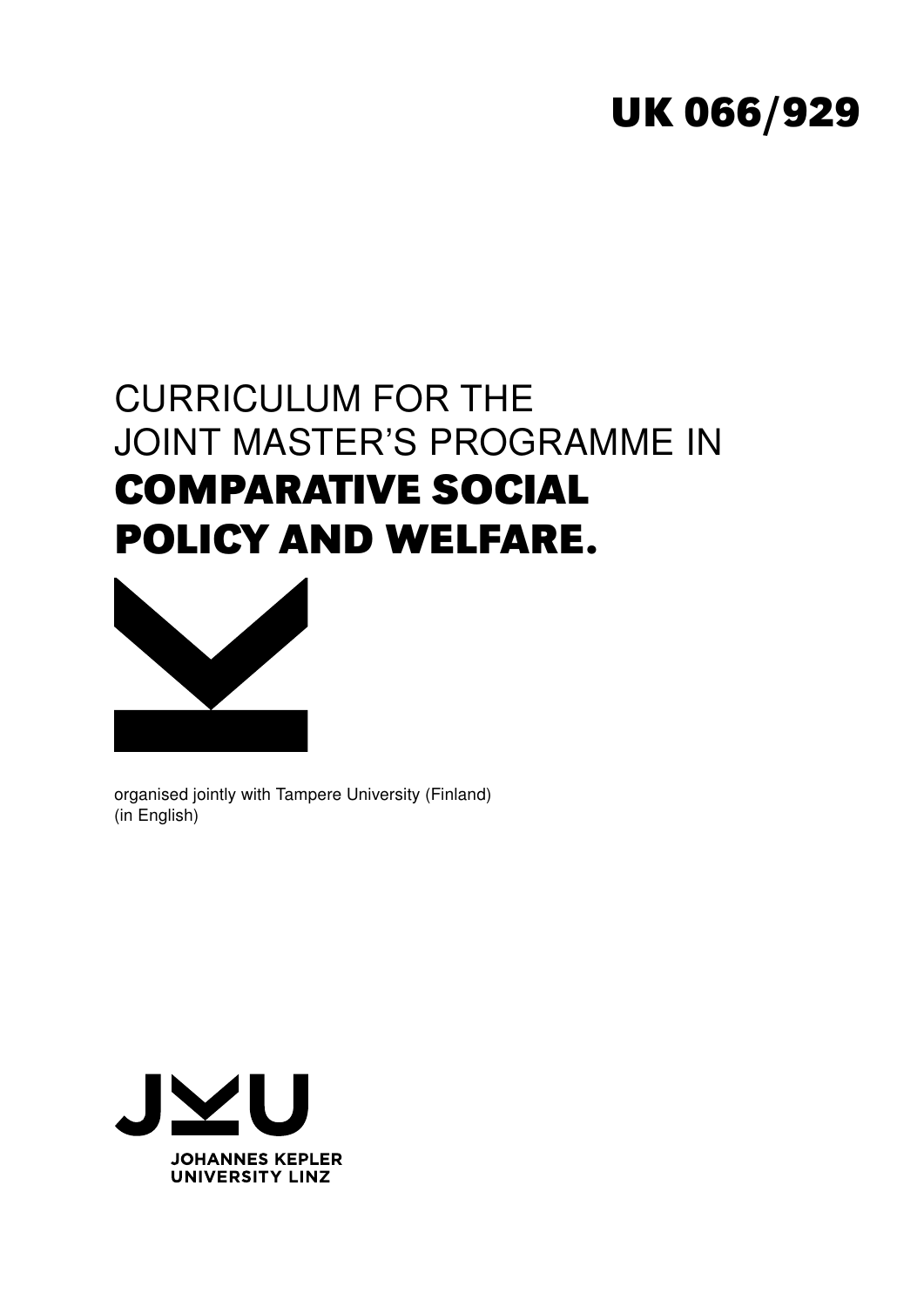## **Contents**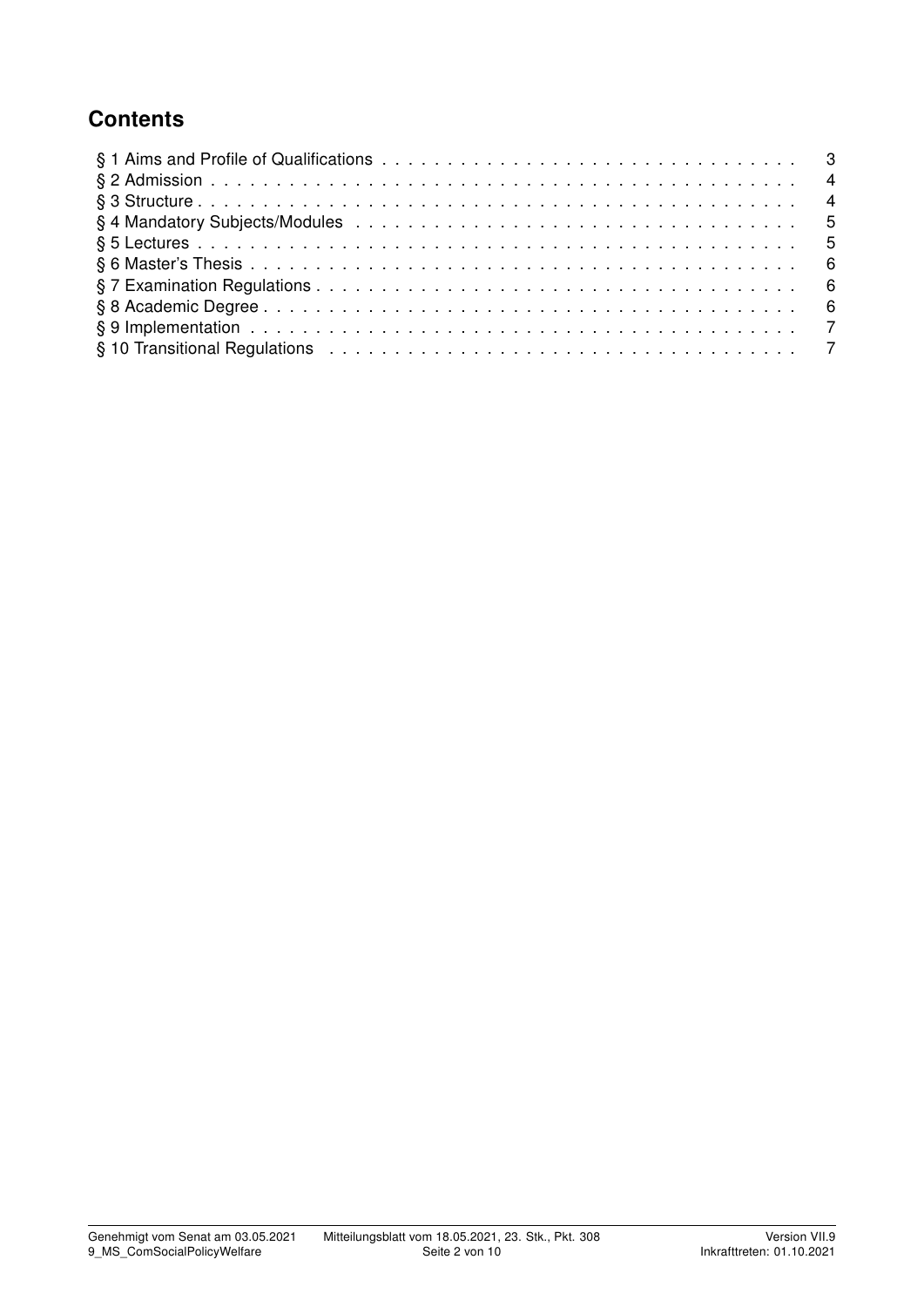## § 1 Aims and Profile of Qualifications

(1) The Joint Master's Programme in Comparative Social Policy and Welfare has been designed to supplement students' academic credentials and enhance professional career prospects as highly qualified analysts and applied researchers within national, European or international social policy organisations in the areas of welfare management and social policy development. Graduates will be able to apply acquired skills in support of evaluating social programmes. Students will have an opportunity to acquire expertise in an academic environment designed to encourage challenging ideas as well as both critical and creative thinking with regard to contemporary welfare issues and social policies currently in place within various European countries. The programme can strongly benefit experts and experienced professionals in the field who wish to continue academic studies as well as strengthen and update professional expertise in this field.

(1.1) Programme Objectives

Educational objectives in the field of social science studies include (but are not limited to):

a) Understanding the European dimension of social policy and welfare.

b) The ability to engage in open and critical examination comparing fields of social policy and welfare.

c) Expertise in understanding theories of social policy and welfare.

d) Acquiring information and understanding how to successfully apply and conduct research in fields of social policy and welfare in countries with different welfare systems.

e) Knowledge and understanding of methodology and sociological research methods.

f) Knowledge and understanding of comparative and interdisciplinary welfare and social policy research and social data research.

g) Intercultural competence skills.

h) The ability to express oneself clearly and concisely, both orally and in writing in order to develop, complete and defend academic papers and participate in lectures.

i) The ability to meet various professional demands in the fields of social policy, welfare, social and welfare statistics, social security systems, labour policy, poverty, gender studies, etc.

j) To support academic mobility and job opportunities for social policy experts in Europe throughout the programme.

In addition, the programme supports strong proficiency in English.

(1.2) Professional fields and programme relevance for the labour market and further academic study

Potential career opportunities: professions in the field of social sciences; social research and analysis, NGO and NPO sectors; the public sector; European and international institutions; publishing; the cultural sector; international co-operation; and preparation for further graduate study.

(2) Concept for the Joint Master's Programme

The curriculum for the Master's degree programme is jointly designed by two partner universities: Johannes Kepler University Linz (Austria) and Tampere University (Finland).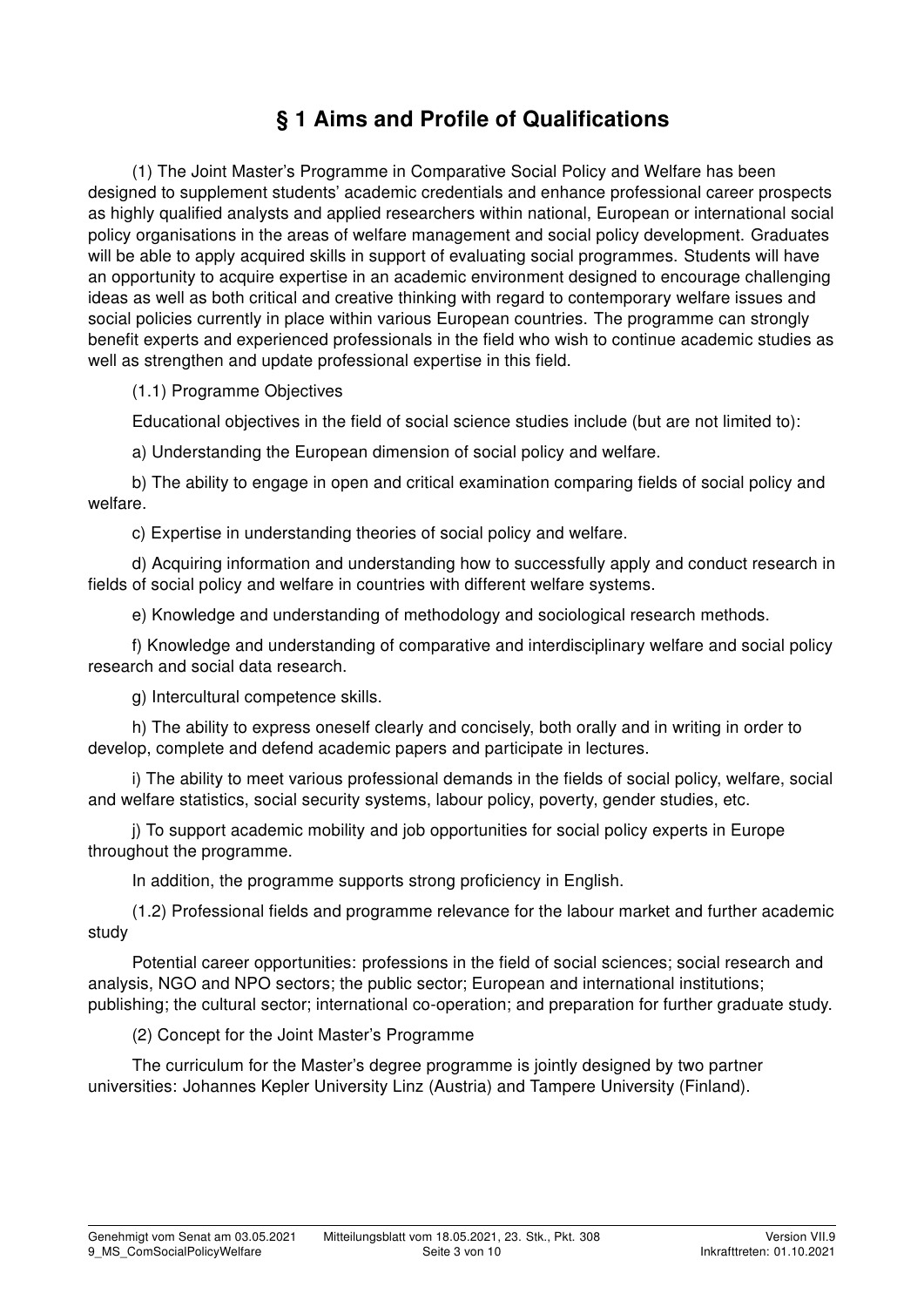## § 2 Admission

(1) In compliance with § 54 para. 1 of the Universities Act, the Joint Master's Programme in Comparative Social Policy and Welfare is part of the area of Social and Economic Sciences and is taught in English.

(2) The designated partner university refers to each university participating in the Joint Master's Programme in Comparative Social Policy and Welfare: Tampere University and Johannes Kepler University Linz. The designated home university refers to each student's home university where the student was first enrolled. Admission to the Joint Master's Programme in Comparative Social Policy and Welfare requires official admission to study at both partner universities.

(3) Admission to the Master's degree programme requires the successful completion of a Bachelor's degree programme in Social Policy, Social Work, Political Science or an equivalent degree in one of the Social Sciences (Bachelor or Master's degree or Diploma degree programme). An undergraduate level background of university studies at the Bachelor's degree level in the area of social policy/welfare and qualitative/quantitative methods is required.

(4) Successful completion of a Bachelor's degree in Sociology or Social Economics at the Johannes Kepler University Linz meets the prerequisites for admission to the Joint Master's Programme in Comparative Social Policy and Welfare in any case.

(5) Applicants who successfully fulfil the admission requirements may apply for admission to the Joint Master's Programme of Comparative Social Policy and Welfare at one of the partner universities. Admission will be based on the applicant's educational background and strong proficiency in English. Applicants must submit certificates of English courses taken (level C1 or C2) or must submit an equivalent score from one of the following tests: TOEFL (Test of English as a Foreign Language) or IELTS (International English Language Testing System).

(6) As the admission procedure is organised jointly with each partner university, the number of university spots is limited, and each university will apply the admission criteria correspondingly. Admission requirements are stated in the joint agreement. Students will be asked to submit the following: the completed application form, a letter of motivation, a current curriculum vitae, certificates (in the original and translated into German or English), proof of proficiency in English (certificates from English language courses level C1 or C2 or TOEFL - Test of English as a Foreign Language - or IELTS - International English Language Testing System - scores), and a photocopy of the ID page in the applicant's passport.

(7) Registration and tuition fees will be regulated and charged by the students' home university. Students from the partner universities enrolled in the programme are required to pay the Austrian Student Union fee at the Johannes Kepler University Linz.

## § 3 Structure

(1) The Master's programme comprises 120 ECTS credits and corresponds to a period of study of four semesters, or two years, in compliance with the corresponding regulations determined by governing partner institutions.

The ECTS credits are distributed among the following subjects:

| Mandatory Subjects / Modules | 75 ECTS Credits |
|------------------------------|-----------------|
| Master's Thesis              | 30 ECTS Credits |
| Master's Thesis Seminar      | 10 ECTS Credits |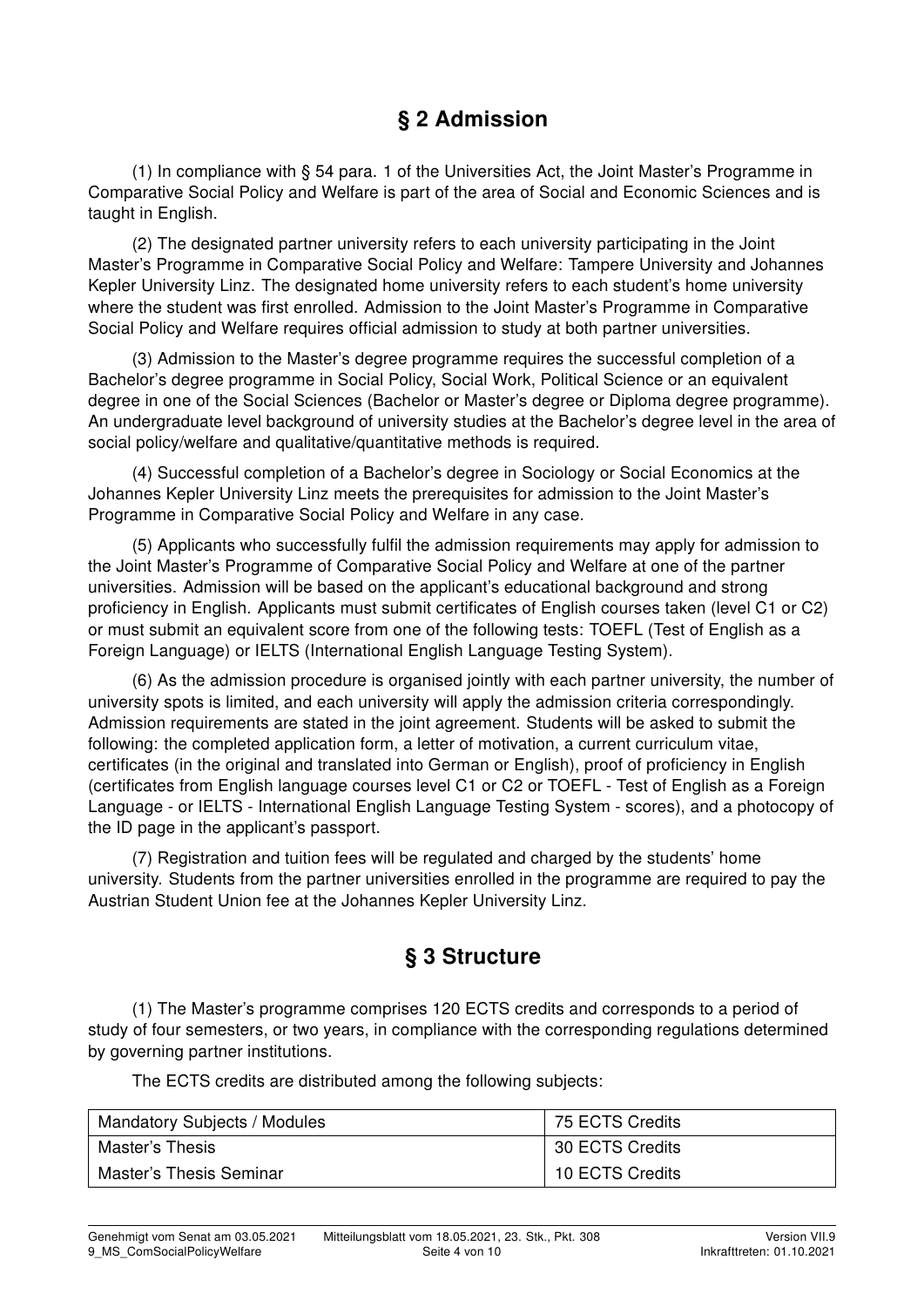| Internship / Practicum | 5 ECTS Credits          |  |
|------------------------|-------------------------|--|
| Total:                 | <b>120 ECTS Credits</b> |  |

(2) The recommended course schedule to complete the programme is shown in annex 1 (part 1/part 2). The programme is – with certain restrictions – suitable for students with professional duties or supervision obligations. All courses are offered in digital form, and personal attendance is only required for the intensive programs (maximally two weeks) in the beginning of the semester. Digital meetings with mandatory attendance are communicated in the beginning of the semester. Exams are administered digitally, and the vast majority does not require attendance at a specific time.

## § 4 Mandatory Subjects/Modules

(1) The following subjects have to be completed successfully:

| Code      | <b>Name</b>                                                                     | <b>ECTS</b> |
|-----------|---------------------------------------------------------------------------------|-------------|
| 929CACS20 | Conceptual Approaches to the Comparative Study of Welfare Production            | 20          |
| 929NSWS20 | National Systems of Welfare and Society                                         | 15          |
| 929ERME20 | <b>Empirical Research Methodology</b>                                           | 15          |
| 929ELCL20 | Elective Classes on Well-Being and Welfare Production in a Globalizing<br>World | 20          |
| 929PRAC20 | Practicum / Internship                                                          | 5           |
| 929AWRI20 | <b>Academic Writing</b>                                                         | 5           |

#### (2) Practicum / Internship

Each student is required to complete an internship / practicum at an EU institution or (European) NGO / NPO or another organisation engaged in fields related to the Joint Master's degree programme. In accordance with the programme and upon approval by the university, the student may complete his/her practical training at a working organisation of his/her choice.

# § 5 Lectures

#### (1) Formal Programme

- 1. The Joint Master's Programme in Comparative Social Policy and Welfare has been designed in accordance with the corresponding regulations of the governing partner institutions. Each partner university's regulations apply to the joint degree programme.
- 2. The names and the types of all courses at JKU as well as their ECTS points, their duration in hours per week, their codes, their registration requirements and their admission procedures (in case of limited availability of places) are described in the study handbook of JKU (studienhandbuch.jku.at). The possible types of courses as well as the examination regulations are described in §§ 13 und 14 of the JKU statute (Section "Studienrecht").

#### (2) Educational Methods

The online learning environment is Tampere University's Moodle platform. In addition to distance learning classes, partner universities will jointly conduct intensive programmes each semester which will take place at one of the partner universities.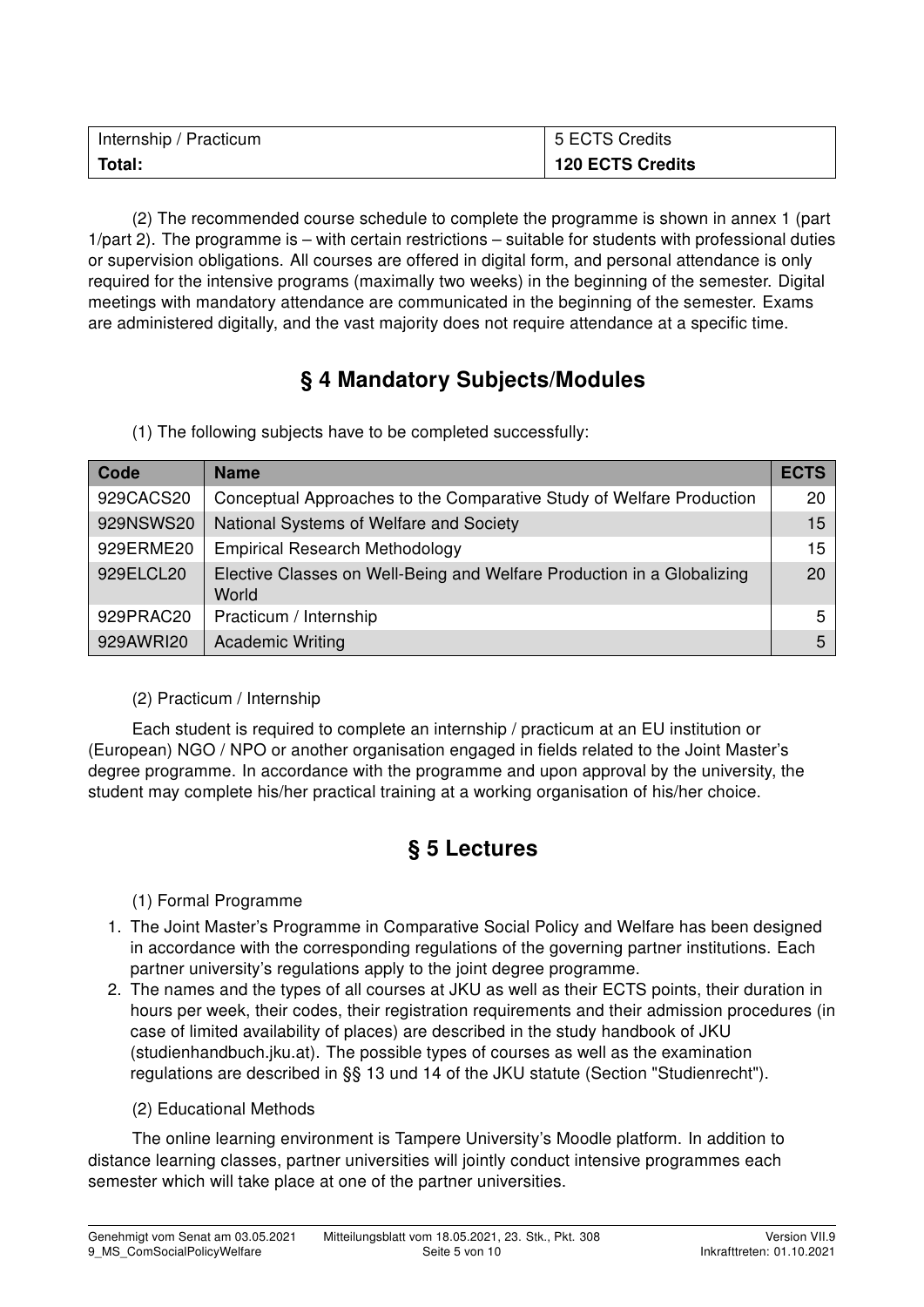## § 6 Master's Thesis

(1) Students are required to select a thesis supervisor, officially submit a Master's thesis topic, and submit a Master's thesis to the home university. Students may opt to complete a thesis under the supervision of a second advisor from the partner university.

(2) Students may opt to select one of the following areas for the Master's thesis: Conceptual Approaches to the Comparative Study of Welfare Production, National Systems of Welfare and Society, or Elective Classes on Well-Being and Welfare Production in a Globalizing World. In compliance with the content of the Joint Master's programme, the topic should include a comparative perspective and focus on a field in welfare and social policy. In consultation with a thesis supervisor, students are advised to select a Master's thesis topic by the end of the second semester.

(3) The Master's thesis is worth 40 ECTS credits (30 ECTS credits for the Master's thesis and 10 ECTS credits for the Master's thesis seminar).

(4) The Master's thesis will affirm that the student has acquired the ability to work independently and address scientific questions and issues. The thesis should reflect the student's capacity to conduct independent study and research.

### § 7 Examination Regulations

(1) Examination Methods

Grading will be determined by numerous methods including written and oral examinations given in accordance to corresponding stipulations governing partner institutions. For examinations at the partner universities the examination regulations of each partner university apply. The regulations for subject examinations and course examinations at JKU are described in the study handbook of JKU.

(2) Master's Degree Examination

The Master's degree programme will be determined as successfully completed after all required subjects - including the Master's thesis seminar and the Master's thesis - have been successfully passed.

#### (3) Grading

The national grading system, in accordance with the international grading system, will be used to assess and evaluate academic work completed and submitted by students (transcription enclosed; annex 2).

## § 8 Academic Degree

(1) Upon successful completion of the Master's degree programme, students enrolled in the programme will be awarded the following academic title by the student's home university:

| Finland | Master of Social Sciences (M.Soc.Sc.) |
|---------|---------------------------------------|
| Austria | Master of Social Sciences (MSSc)      |

(2) Students will be awarded a Master's degree (certificate/diploma) and a diploma supplement by his or her home university in compliance with corresponding national legislation in effect at that university. The certificate has to express that the Master's programme in Comparative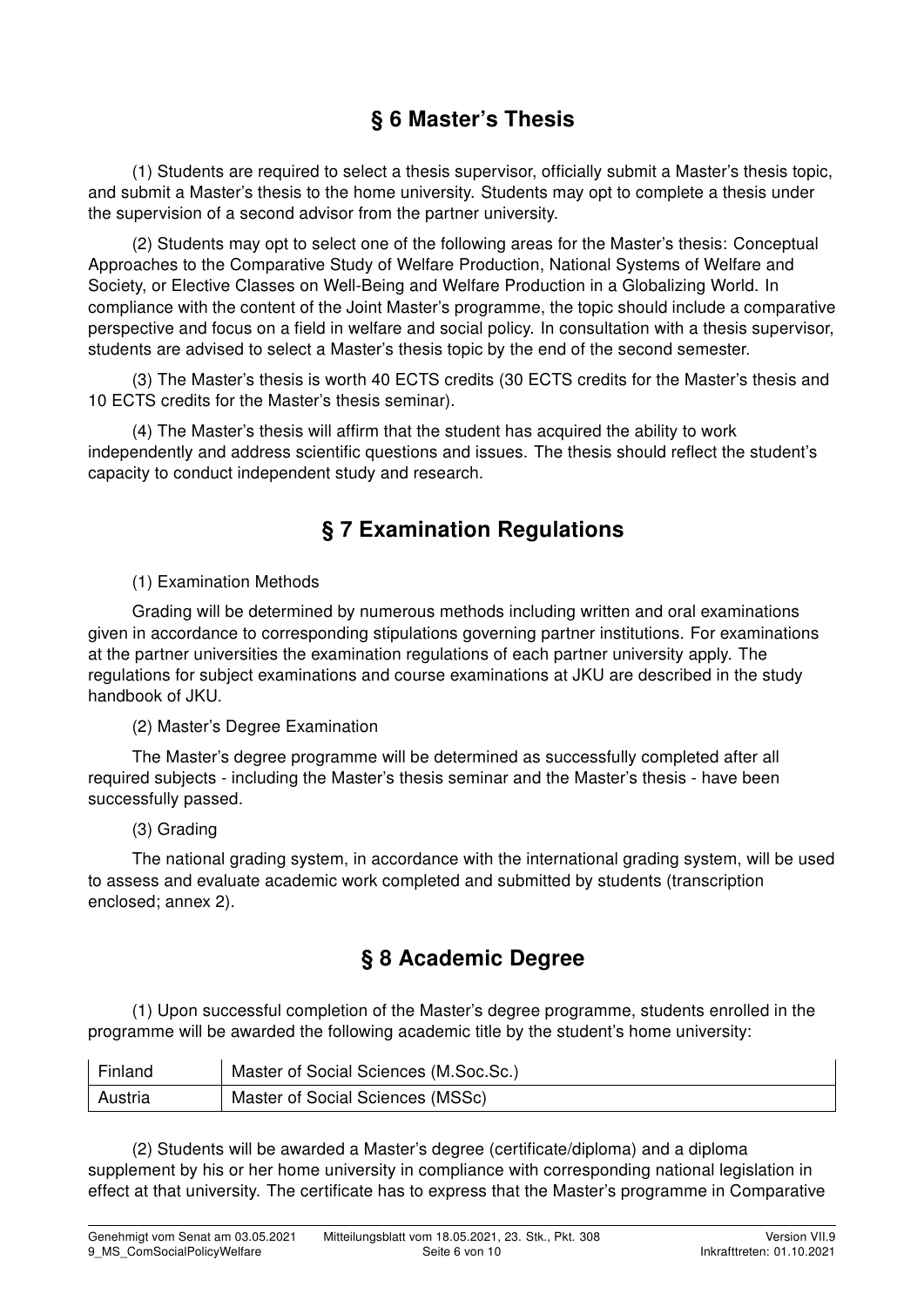Social Policy and Welfare is a joint study programme of the Johannes Kepler University and Tampere University (Finland).

## § 9 Implementation

(1) This curriculum comes into effect on October 1, 2020.

(2) The curriculum for the Joint Master's programme in Comparative Social Policy and Welfare in the version published in the official newsletter of Johannes Kepler University Linz on June 23, 2017, 33rd piece, item 252, expires by the end of September 30, 2020, unless otherwise specified below.

(3) § 3 para. 2 as published in the official newsletter of the Johannes Kepler University Linz on May 18, 2021, 23rd piece, item 308 will take effect on October 1, 2021.

# § 10 Transitional Regulations

Students already enrolled in the Master's programme under the 2014 regulations of the curriculum in the currently valid version as before October 1, 2020 are entitled to complete the programme according to the current regulations until November 13, 2021.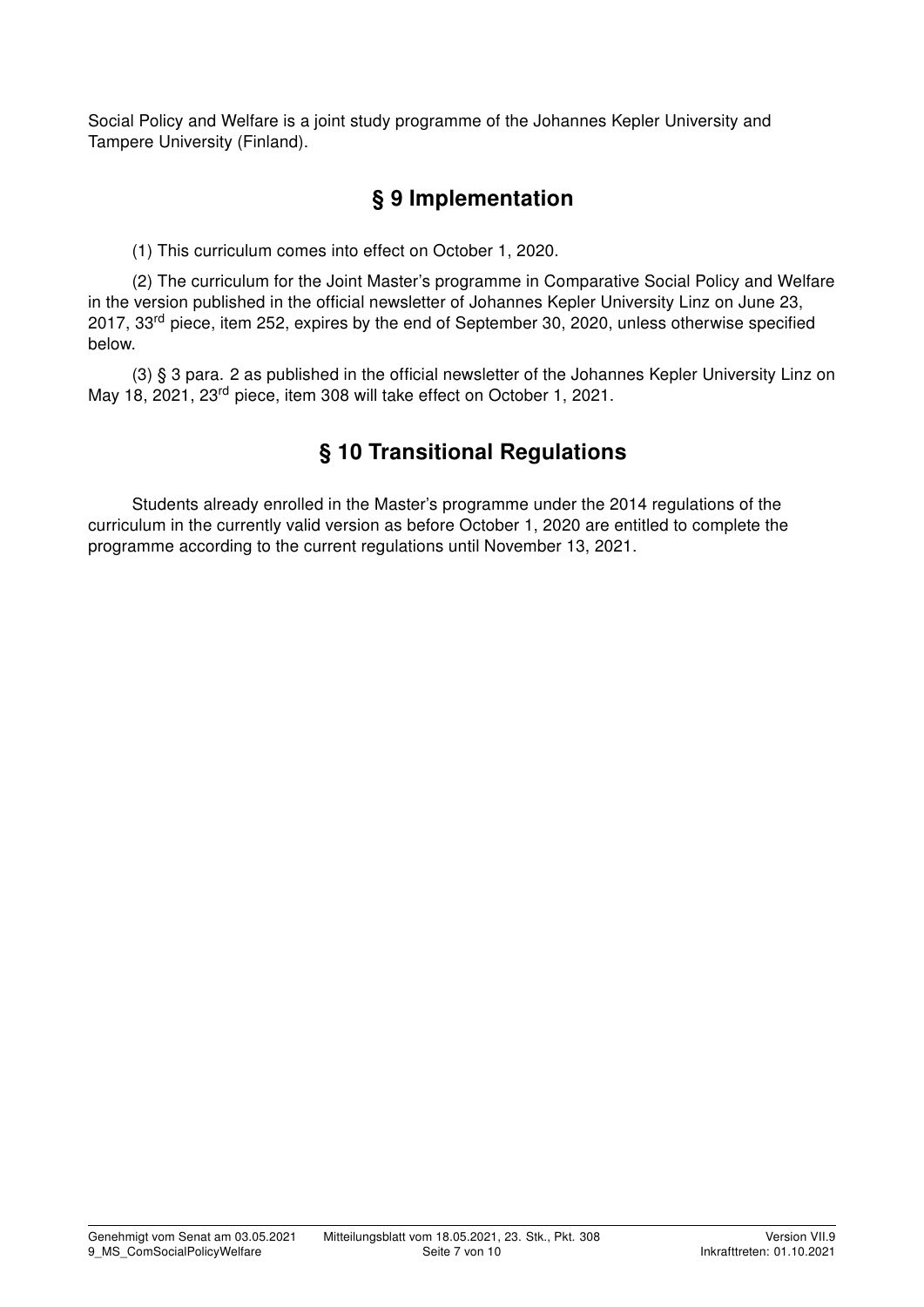|                                          |                |                                                                                           | <b>ECTS</b>    | Offered by:            |  |
|------------------------------------------|----------------|-------------------------------------------------------------------------------------------|----------------|------------------------|--|
|                                          | $\mathbf c$    | <b>Conceptual Approaches to the Comparative</b><br><b>Study of Welfare Production</b>     | 20             |                        |  |
| Mandatory:<br>Theory                     | C <sub>1</sub> | Introduction to the Study of the Politics of Welfare Production<br>(independent study)    | 5              | <b>JKU</b>             |  |
|                                          | C <sub>2</sub> | <b>Welfare State Theories</b>                                                             | 5              | <b>JKU</b>             |  |
|                                          | C <sub>3</sub> | Concepts and Comparisons in Social Policy Research                                        | 5              | <b>JKU</b>             |  |
|                                          | C <sub>4</sub> | Supranational Welfare Policymaking                                                        | 5              | <b>JKU</b>             |  |
|                                          | N              | <b>National Systems of Welfare and Society</b>                                            | 15             |                        |  |
| Mandatory:<br>Empirics                   | N <sub>1</sub> | <b>Nordic Welfare Societies</b>                                                           | 5              | <b>TAU</b>             |  |
|                                          | N <sub>2</sub> | The Continental European Model of Social Protection                                       | 5              | JKU                    |  |
|                                          | N <sub>3</sub> | The Liberal Welfare State                                                                 | 5              | JKU                    |  |
|                                          | М              | <b>Empirical Research Methodology</b>                                                     | 15             |                        |  |
| Mandatory:<br>Methods                    | M1             | Introduction to the Methodology of Social and Comparative Research<br>(independent study) | 5              | <b>TAU</b>             |  |
|                                          | M <sub>2</sub> | Quantitative Research Methods                                                             | 5              | <b>TAU</b>             |  |
|                                          | M <sub>3</sub> | <b>Qualitative Research Methods</b>                                                       | 5              | <b>TAU</b>             |  |
|                                          | E              | <b>Elective Classes on Well-Being and Welfare Production</b><br>in a Globalizing World    | 20             |                        |  |
| and Special Issues<br>Electives: Context | E <sub>1</sub> | Political Dynamics in Select Social Policy Fields <sup>1</sup>                            | 5              | <b>JKU</b>             |  |
|                                          | E <sub>2</sub> | Work, Employment, Welfare                                                                 | 5              | <b>TAU</b>             |  |
|                                          | E <sub>3</sub> | Gender and Society <sup>2</sup>                                                           | 5              | <b>TAU</b>             |  |
|                                          | E <sub>4</sub> | International Development Studies <sup>2</sup>                                            | 5              | <b>TAU</b>             |  |
|                                          | E <sub>5</sub> | Sustainable Development in a Global Society <sup>2</sup>                                  | 5              | <b>TAU</b>             |  |
|                                          | E <sub>6</sub> | Optional Studies <sup>3</sup>                                                             | 5              | Each University        |  |
| <b>Praxis</b>                            | P              | <b>Practicum / Internship</b>                                                             | 5              |                        |  |
|                                          | Ρ              | Seminar for the Practicum                                                                 | 5              | Each University        |  |
| Academic<br>Writing                      | W              | <b>Academic Writing</b>                                                                   | $5\phantom{1}$ |                        |  |
|                                          | W <sub>1</sub> | Academic Writing (a)                                                                      | $\overline{c}$ | <b>Each University</b> |  |
|                                          | W <sub>2</sub> | Academic Writing (b)                                                                      | 3              | Each University        |  |
|                                          | <b>MT</b>      | <b>Master's Thesis</b>                                                                    | 40             |                        |  |
| <b>Thesis</b><br>ŃM.                     | <b>MTS</b>     | Master's Thesis Seminar                                                                   | 10             | <b>Each University</b> |  |
|                                          | MT             | Master's Thesis                                                                           | 30             | Each University        |  |
|                                          |                | <b>Sum ECTS</b>                                                                           | 120            |                        |  |

<sup>1</sup> The specific substantive issue area of this class is variable, and JKU will publish a description detailing its contents in the semester prior to the one in which it is offered.

<sup>2</sup> Students can choose a specific class under this heading from a pool offered in Tampere University's Global Societies Programme.

<sup>3</sup> Classes from the partner universities' other programmes or classes from other universities can be chosen here. Classes must be MA-level, and they must be substantively suitable in the context of the COSOPO programme. Approval by the programme director is required.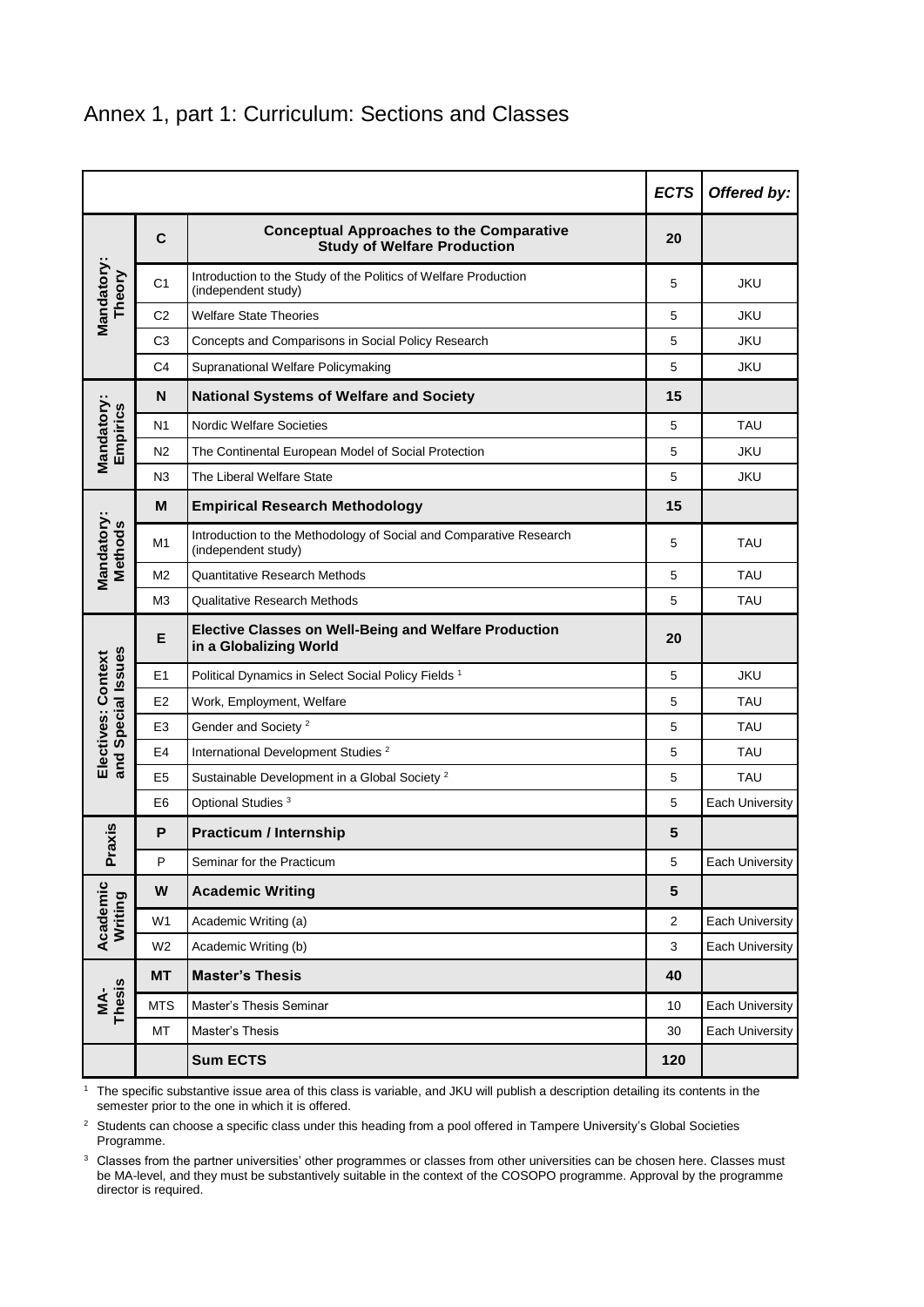|                        | 1st semester<br>W even year            |             | 2nd semester<br>S uneven year    |             | 3rd semester<br>W uneven year |                | 4th semester<br>S even year |             |                   |
|------------------------|----------------------------------------|-------------|----------------------------------|-------------|-------------------------------|----------------|-----------------------------|-------------|-------------------|
|                        | <b>Course</b>                          | <b>ECTS</b> | <b>Course</b>                    | <b>ECTS</b> | <b>Course</b>                 | <b>ECTS</b>    | <b>Course</b>               | <b>ECTS</b> |                   |
| C:<br><b>Theory</b>    | C <sub>1</sub>                         | 5           | C <sub>2</sub><br>C <sub>3</sub> | 5<br>5      | $C4^*$                        | 5              |                             |             | 20                |
| N:<br><b>Empirics</b>  | N <sub>1</sub><br>N2<br>N <sub>3</sub> | 5<br>5<br>5 |                                  |             |                               |                |                             |             | 15                |
| M:<br><b>Methods</b>   | M1                                     | 5           | M <sub>2</sub><br>M3             | 5<br>5      |                               |                |                             |             | 15                |
| E:<br><b>Electives</b> | E <sub>2</sub>                         | 5           | $Ex^*$                           | 5           | $E_{x}$                       | 5              | $E_{x}$                     | 5           | 20                |
| P:<br><b>Praxis</b>    |                                        |             |                                  |             | P                             | 5              |                             |             | 5                 |
| W:<br><b>Writing</b>   |                                        |             |                                  |             | W <sub>1</sub>                | $\overline{2}$ | W <sub>2</sub>              | 3           | 5                 |
| MT:<br><b>Thesis</b>   |                                        |             | МT                               | 5           | <b>MTS</b>                    | 10             | MT                          | 25          | 40                |
|                        |                                        | 30          |                                  | 30          |                               | 27             |                             | 33          | <b>Sum</b><br>120 |

# Annex 1, part 2: Ideal-Typical Course of Studies

\* C4 may be offered in the second semester, in which case one of the elective classes will move to the third semester